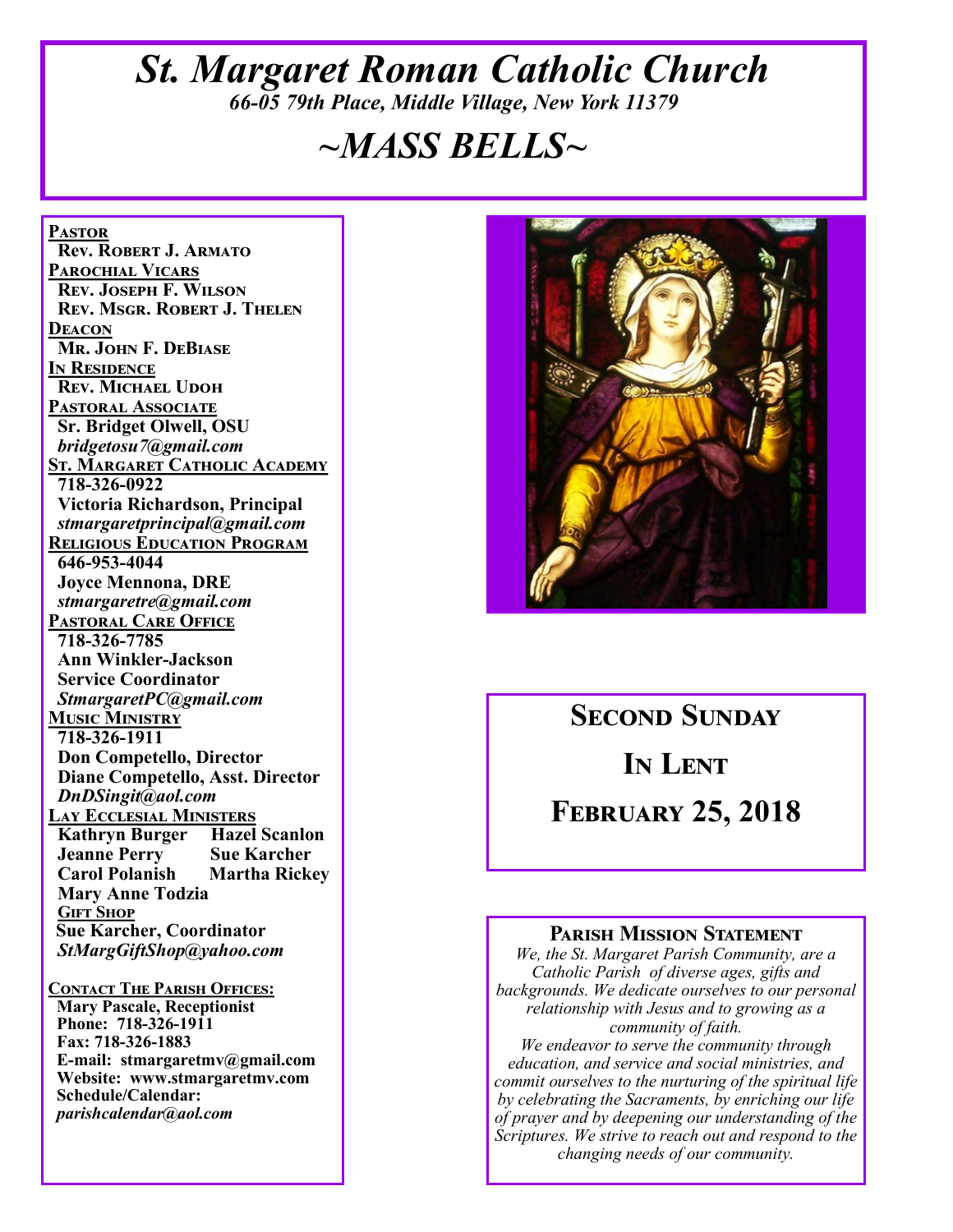### *MASSES FOR THE WEEK*

- **SUN. FEBRUARY 25 - SECOND SUNDAY IN LENT**<br>7:30 Samanth
- 7:30 Samantha Barahona<br>9:00 Vincenza, Mariano e 9:00 Vincenza, Mariano e Salvatore Palmeri/ Defunti della famiglia Agata Laudani/ Rimgraziamento Maria SS. Del Cielo/ Calogera Truncali/Maria Coppola/Eucarista, Santa e Gandolfo Giresi/Mariano e Lucia
- Sortile/<br>10:30 Grace A Grace Ann Franzese
- NOON Robert Liberatore
- 5:00PM Carolyn Chiarello

#### **MON. FEBRUARY 26 - LENTEN WEEKDAY**

- 7:00 Roman Krzewski
- The Pirtz & McDevitt Families

### **TUE. FEBRUARY 27 - LENTEN WEEKDAY**

- 7:00 Harriet Hryszko
- 9:00 Marie D'Amato
- 9:30 Stations of the Cross Italian

#### **WED. FEBRUARY 28 - LENTEN WEEKDAY**

- 7:00 Gerard Doherty
- 9:00 Frank & Maria Amendola
- 9:30 Stations of the Cross English

#### **THU. MARCH 1 - LENTEN WEEKDAY**

- 7:00 Philip Composto
- 9:00 Salvatore Fischetti
- **FRI. MARCH 2 - WORLD DAY OF PRAYER/ FIRST FRIDAY**<br>7:00 Steve Giorgio
- 7:00 Steve Giorgio
- Attilio & Elvia Viola
- 7:30PM Stations of the Cross English

## **SAT. MARCH 3 - ST. KATHARINE DREXEL** 9:00 COLLECTIVE: Dsd. Priests of the Dioce

- 9:00 COLLECTIVE: Dsd. Priests of the Diocese of Brooklyn and Rockville Center/Holy Souls/ Bill & Lee DiGiovanna/Wilson Zamora/ David J. McConville/
- 5:00PM Michael Maloney FDNY (ANNI)

### **SUN. MARCH 4 - THIRD SUNDAY IN LENT**

- 7:30 Eileen Flynn
- 9:00 Anna Premiano/Giuseppina Scaturro/ Giovanni Ferrara/Massimo Cappela/ Antonino Realmuto/Maria Coppola/Filippa Cracchiolo/
- 10:30 People of the Parish
- NOON Edward H. & Ellen T. Morrissey/ Nellie Malone Tollis
- 5:00PM Aurora Cermeli

*When we try to make an impression, that's the impression we make.*

# **PARISH INFORMATION**

**If you're not registered, please visit the Rectory office, which is open from Monday through Friday, 9 am to noon and 1 pm to 7:30 pm.**

**CONFESSIONS** - Saturday, 4-4:45 pm or by appointment with a priest.

**NOVENA** to Our Lady of the Miraculous Medal Mondays after the 9am Mass.

**MORNING PRAYER** daily from Monday through Friday at 8:45 am.

**BAPTISMS** take place on the 1st and 3rd Sundays of the month. Please call the rectory for an appointment and to register your child.

**WEDDINGS MUST** be scheduled at least six months in advance by appointment with a priest or a deacon. Please call the rectory office. For marriage preparation information visit www.pre-cana.org.

**THE BEREAVEMENT GROUP** meets on the 1st and 3rd Thursday of the month at 10 am in the Convent meeting room. Call Ann at 718-326-7785.

**THE ENGLISH CHOIR** rehearses on Tuesday, at 7 pm in the Church. Tenors and baritones needed!

**IL CORO ITALIANO** prattica ogni Domenica prima della Messa Italiana.

**THE CHILDREN'S CHOIR** rehearses on Thursday, from 6-7 pm in the Church. For more info, DnDsingit@aol.com

**BOY SCOUT TROOP #119** meets on Tuesdays from 7:15-9 pm in the Parish Hall. New members are welcome, age 10 1/2 & up. Call Mr. Krzewski, 718-894-4099.

**CUB PACK #119** meets on Mondays from 7-8:30 pm in the Parish Hall. New members welcome, age 6 to 10-1/2. Call Mr. Krzewski, 718-894-4099.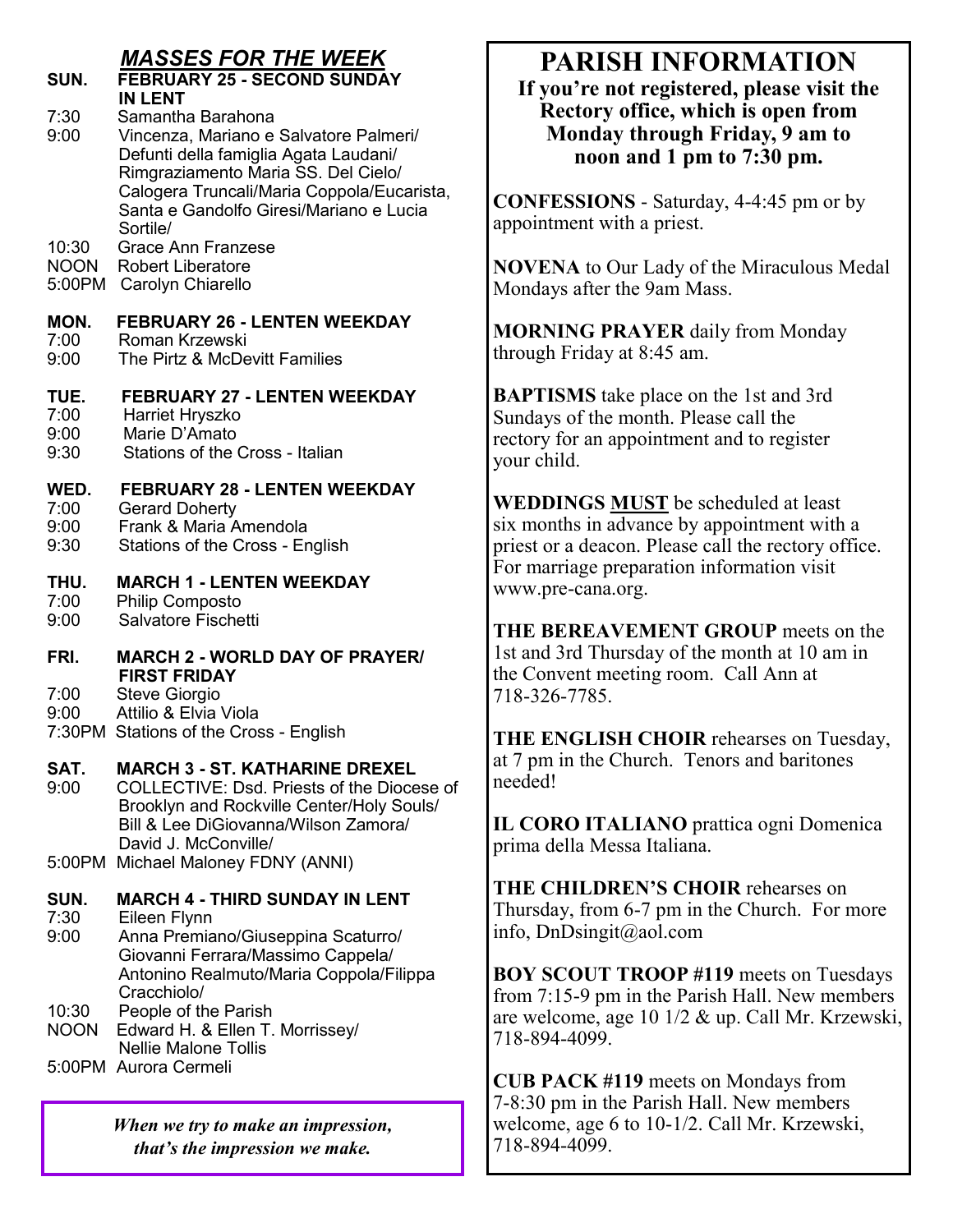## PLEASE PRAY FOR OUR SICK

Karen Guarascio, Connie Faccibene, Eileen Hinrichs, Linda Frazier, Angela Lenihan, Cari Ann Falk-LoBello, Glen Falk, Ronald Frazier, John Downer, Robert Sabini, Lee Falk, Patricia Johnson, Scott White, Baby McKinley Kelleher, Isabelle Azzaro, Lucy Lento, Sean Harrison, Michael Russo, Justin James Quirke, Rose Healy, Parrish Wert, Michael Hirst, Elizabeth Ott, Marion Caracciola, Baby Keila Mary Champoli, Brooke and Alexa Renda, The Ferrugio Family, Marc Gandasegui, Bob & Karen Schaefer, Maureen Harvey, Sandra Slattery, Shirley Chesley, Jim Daniels, Lola Anderson, George McGarry, Michael Mavin, Denis Fink, Marc Pagnozzi, John Vannata, Richard Santangelo, Joseph Simon, James Taylor, James Leung, Dr. Joan Virostko, Alfie Poje, Margaret Cosentino, Ann Pompeo, Gloria Mojica, Larry Dumbra, Bob Marvin, Joseph O'Brien, Katie Bryzgornia, Daniel Fox, Domenica Millitello, Caterina D'Anna, Evelyn Mojica, Carol Arevalo, Immaculate Marge D'Elia, Jim O'Driscoll, Victoria Lippolis, Mary Rigovich, Matteo Sabini, Charles Schaaf, Joseph Russo,

*The names will remain for 3 months, please call 718-326-1911 and ask for continued prayers*

#### **Prayer Requests**

**Pray for vocations to the Priesthood and Religious Life. Please pray for our men and women from our Parish serving in the defense of our country: Lt. Col. Thomas Frohnhoefer Sgt. Robert A. Domenici** 



*WE RECALL OUR BELOVED DECEASED*

*Especially, Michael J. Caslin, Jr., Salvatrice Gioia, Anna B. Takacs, May they rest in Christ's Peace!*

### *MEMORIALS*

#### *WINE & HOST THIS WEEK*

*are offered in memory of William J. Collins and Family at the request of Bob Weiner.*

#### **DURING THE SEASON OF LENT, WE WILL HAVE STATIONS OF THE CROSS AS FOLLOWS:**

| <b>Tuesdays</b> | 9:30am             | In Italian |
|-----------------|--------------------|------------|
| Wednesdays      | 9:30am             | In English |
| Fridays         | 7:30 <sub>pm</sub> | In English |

### **TODAY'S READINGS**

**First Reading** - The sacrifice of Abraham, our father in faith (Genesis 22:1-2, 9a, 10-13, 15-18).

**Psalm** - I walk before the Lord in the land of the living (Psalm 116).

**Second Reading** - God did not spare his own Son (Romans 8:31b-34).

**Gospel** - This is my beloved Son (Mark 9:2-10).

### **READINGS FOR THE WEEK**

| Monday:   | Dn 9:4b-10; Lk 6:36-38                                            |
|-----------|-------------------------------------------------------------------|
| Tuesday:  | Is 1:10, 16-20; Mt 23:1-12                                        |
|           | Wednesday: Jer 18:18-20; Mt 20:17-28                              |
| Thursday: | Jer 17:5-10; Lk 16:19-31                                          |
| Friday:   | Gn 37:3-4, 12-13a; 17b-28a;<br>Mt 21:33-43, 45-46                 |
| Saturday: | Mi 7:14-15, 18-20; Lk 15:1-3,<br>11:32                            |
| Sunday:   | Ex 20:1-17 [1-3, 7-8, 12-17];<br>Ps 19; 1 Cor 1:22-25; Jn 2:13-25 |
|           |                                                                   |
|           |                                                                   |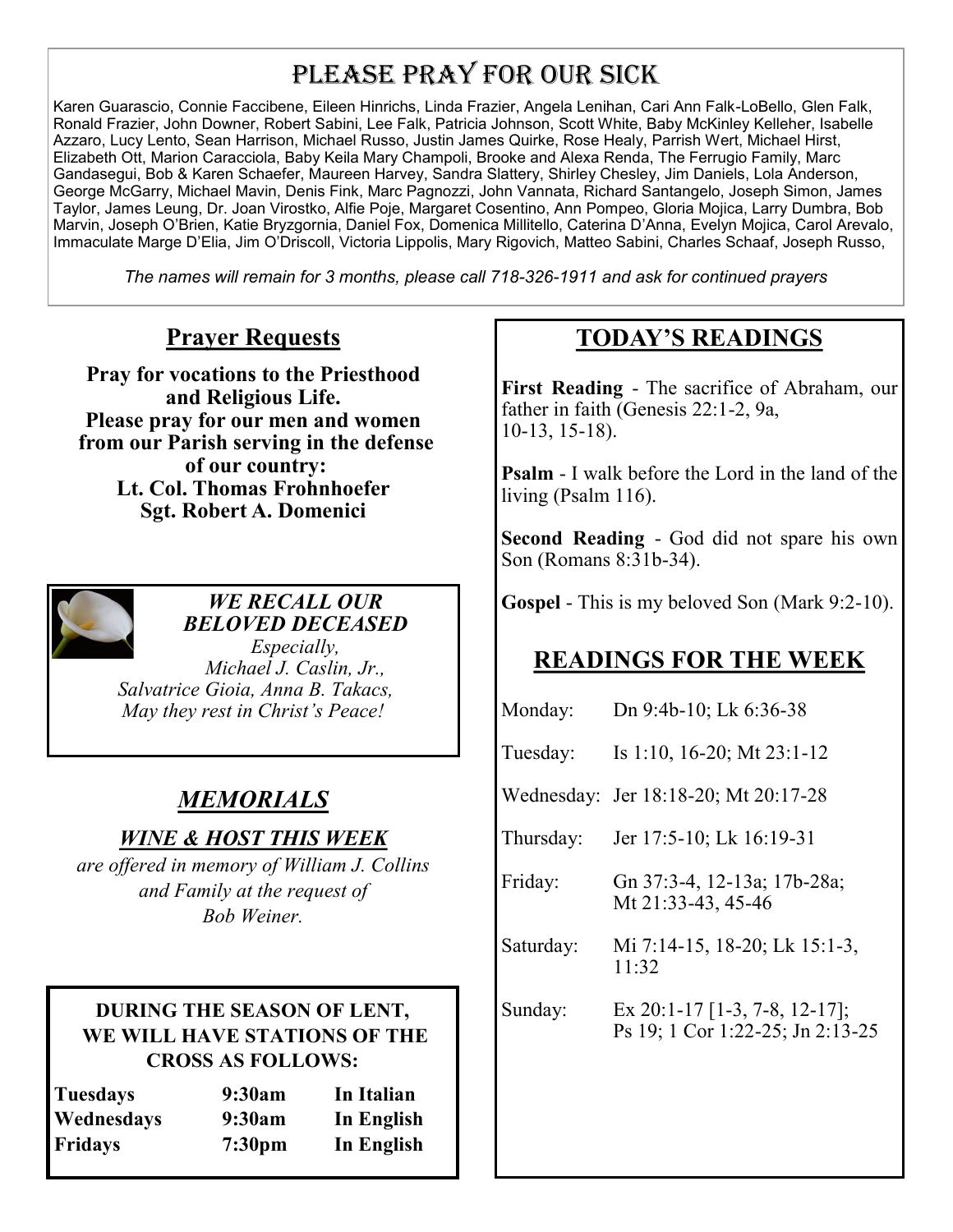

#### **FAITH DIRECT**

Fast. Pray. Give up your Envelopes! We invite you to help your parish save money by giving up your offertory envelopes this Lent! Enrolling with *Faith Direct* will provide St. Margaret Parish with consistent support and simplify your giving without the wasteful envelopes. Join

us in giving up envelopes this Lenten season!

 Visit **www.faithdirect.net** and use our Church code: **NY299.**

 Thank you for your continued support of our parish family! May God, Who is never outdone in generosity, bless you!

**~Fr. Armato**

#### **BLOOD DRIVE**

**Our Lady of Mercy Parish** (7001 Kessel Street) is hosting a **blood drive** for the NY blood Center this Sunday, February 25, from 8:45 am to 2:45 pm. All donors are welcome; no appointment is necessary.

#### **MASS OF ANOINTING OF THE SICK SATURDAY, MARCH 17TH**

Our Lady of Hope Church, at 1:00pm. Light refreshments will be served in the School Cafeteria after the Mass. For more information, **718-429-5438** or **www.ourladyofhopeparish.org** Sponsored by The Senior Goal Group

#### *GUATEMALA SERVICE TRIP*

 Former student of SMA Class of 2009, *Cristina Martello*, will be participating in a Medical Service trip to La Antigua, Guatemala in March of 2018 with professors and classmates. In alignment with carrying out God's will of service to others, Cristina and her classmates have a mission "to develop into students who value compassionate service and who can further translate this service into a life-long responsibility to contribute to a more just society." In Guatemala, Cristina will be providing physical therapy services to patients who do not have such care available to them including teaching movement strategies, developing muscular strength, and improving functional mobility.

 Cristina will be raising money to bring various medical supplies to Guatemala, including custom-made wheelchairs for the patients. In order to provide as many supplies and wheelchairs as possible, please consider donating on behalf of benefiting highly disabled patients in need of therapeutic care. All donation can be left at St. Margaret Parish Rectory to the attention of Cristina Martello. Thank you to all parishioners who can assist and support this service.

### *LENTEN REGULATIONS 2018*

#### **WEEKDAYS OF LENT:**

There is no obligation to fast. However, voluntary acts of self-denial are recommended.

#### **ASH WEDNESDAY & GOOD FRIDAY:**

These are days of Fast and Abstinence from meat, (this includes chicken). There is a limit of one full meal on these days for all between the ages of 18 and 59 inclusive.

#### **DAYS OF ABSTINENCE: ALL FRIDAYS IN LENT**

All who have reached their 14th year are bound to abstain totally from meat.

#### **EASTER DUTY OBLIGATION:**

After they have received their First Holy Communion, Catholics are bound by the obligation of receiving Holy Communion at least once a year. This precept should be fulfilled during the Easter Season. Catholics are also bound to confess serious (mortal) sins at least once a year, but this is not limited to the Lenten/Easter Season.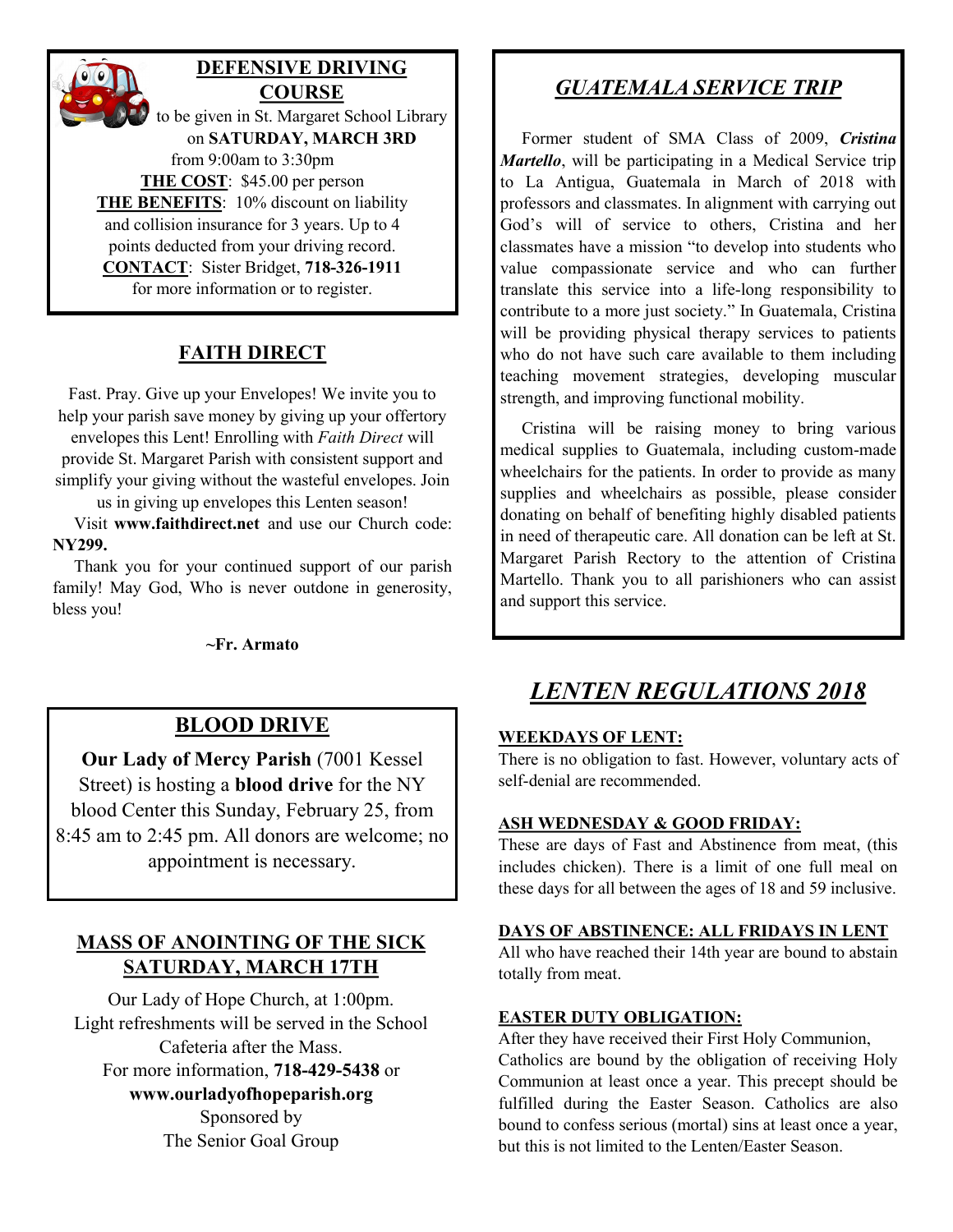### **School News**

We began the Lenten season thinking about ways we can be more like Jesus. All students in Kindergarten to Grade 8 have reflected on their sacrifices by placing them on crosses located on each floor. As a school community, we are collecting coins and placing them in baby bottles to help the *Bridge to Life program*. This is our first year as an academy to participate in the program. We look forward to helping others. Don't forget registration is ongoing; don't miss your spot in our great school! Call our office, **718-326-0922** to schedule a tour. We have many great programs to offer; scholarships are also available.



# **LIVE: TKA AND JUDY TORRES**

Friday, April 20th - doors open at 8:00pm St. Margaret Gym \$50.00 p/p (includes 1 drink) For tickets call **Katy, 718-326-0922**

### *SAINT KATHARINE DREXEL*



 If your father is an international banker and you ride in a private railroad car, you are not likely to be drawn into a life of voluntary poverty. But if your mother opens your home to the poor three days each week and your father spends half an hour each evening in prayer, it is not impossible that you will

devote your life to the poor and give away millions of dollars. Katharine Drexel did that.

 Born in Philadelphia in 1858, she had an excellent education and traveled widely. As a rich girl, Katharine also had a grand debut into society. But when she nursed her stepmother through a three-year terminal illness, she saw that all the Drexel money could not buy safety from pain or death, and her life took a profound turn.

 Katharine has always been interested in the plight of the Indians, having been appalled by what she read in Helen Hunt Jackson's "A Century of Dishonor". While on a European tour, she met Pope Leo XIII and asked him to send more missionaries to Wyoming for her friend Bishop James O'Connor. The Pope replied, "Why don't you become a missionary?" His answer shocked her into considering new possibilities.

 Back home, Katharine visited the Dakotas, met the Sioux leader, Red Cloud, and began her systematic aid to Indian missions.

 After three and a half years of training, Mother Drexel and her first band of nuns - Sisters of the Blessed Sacrament opened a boarding school in Santa Fe. A string of foundations followed. By 1942 she had a system of black Catholic schools in 13 states, plus 40 mission centers and 23 rural schools. Segregationists harassed her work, even burning a school in Pennsylvania. In all, she established 50 missions for Indians in 16 states.

 Two saints met when Mother Drexel was advised by Mother Cabrini about the "politics" of getting her order's Rule approved in Rome. Her crowning achievement was the founding of Xavier University in New Orleans, the first Catholic University in the United States for African-Americans.

 At 77, Mother Drexel suffered a heart attack and was forced to retire. Apparently her life was over. But now came almost 20 years of quiet, intense prayer from a small room overlooking the sanctuary. Small notebooks and slips of paper record her various prayers, ceaseless aspirations and meditation. She died in 1955 at 96 and was canonized in 2000.

### **AFTERNOON OF REFLECTION**

Sr. Ave Clark, OP, will present an afternoon of reflection at 12:30 pm at the Immaculate Conception Center in Douglaston, on Saturday, March 3, for those who minister to the sick or homebound. Call Deacon Andrew Mastrangelo , **718-722-6000, ext. 6458** to register.